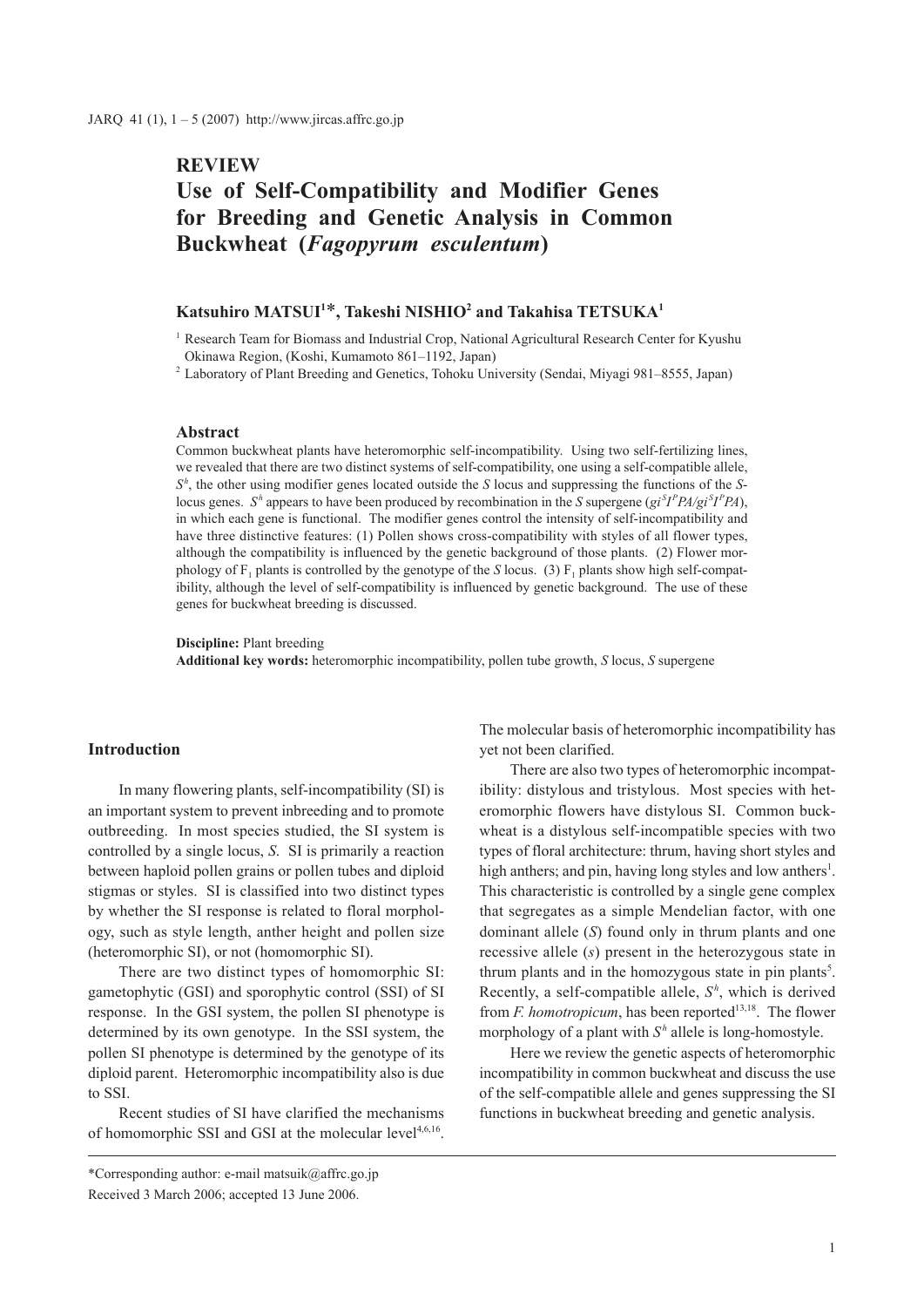K. Matsui, T. Nishio & T. Tetsuka

# *S* **supergene hypothesis and breakdown of selfincompatibility with homomorphic variants in buckwheat**

The incompatibility response is based on the interaction between pollen and style or stigma. This response in the heteromorphic incompatibility system has a close relationship with flower morphology. Pin flowers have a long style, low anthers, and small pollen grains (Fig. 1A). Thrum flowers have a short style, high anthers, and large pollen grains (Fig. 1B). Dowrick  $(1956)^3$  postulated that the genes controlling flower morphology and self-incompatibility in *Primula*, which has a distylous self-incompatibility system, are distinct but tightly linked with each other (*S* supergene), indicating that the *S* supergene segregates as a simple Mendelian factor. Sharma and Boyes  $(1961)^{15}$  considered that the *S* locus of common buckwheat is similar to the *S* supergene proposed in *Primula*. They postulated that the *S* supergene of buckwheat consists of five genes:  $G$ , style length;  $I<sup>S</sup>$ , stylar incompatibility;  $I^P$ , pollen incompatibility;  $P$ , pollen size; and  $A$ , anther height (Fig. 2). Pin-linked characters are recessive,

and thrum-linked characters are dominant, and therefore the genotype of pin is  $gi^{S}i^{P}pa/gi^{S}p^{P}pa$  and that of thrum is  $GI<sup>S</sup>I<sup>P</sup>PA/gi<sup>S</sup>i<sup>P</sup>pa$ , although the nature and correct order of these 5 genes are unknown.

We found that a self-compatible line that was produced by an interspecific cross between common buckwheat and *F. homotropicum* shows the pollen–style interaction in accordance with the *S* supergene hypothesis<sup>9</sup>. The flower morphology is long homostyle (Fig. 1C) and the pollen size is similar to that of thrum. The pollen tubes of the self-compatible plants were compatible with the styles of the pin plants but incompatible with the styles of thrum plants. On the other hand, the pollen tubes of pin flowers were incompatible with the styles of the long homostyle plants, but the pollen tubes of thrum flowers were compatible with the styles of the long homostyle plants (Fig. 3). These reactions can be explained by assuming that the genotype of the  $S^h$  allele is  $gi^S I^P P A$  $gi<sup>S</sup>I<sup>P</sup>PA$ . The orders of *g* and *i*<sup>S</sup> and of *i*<sup>P</sup>, *p* and *a* were not revealed. The dominance relationship of  $S<sup>h</sup>$  with *S* and *s*  $(S > S<sup>h</sup> > s)$  can be explained by the dominance relationship of each gene in the *S* supergene (Fig. 4).



**Fig. 1. Flower morphology in common buckwheat** A: Pin, B: Thrum, C: Long homostyle, D: Short homostyle.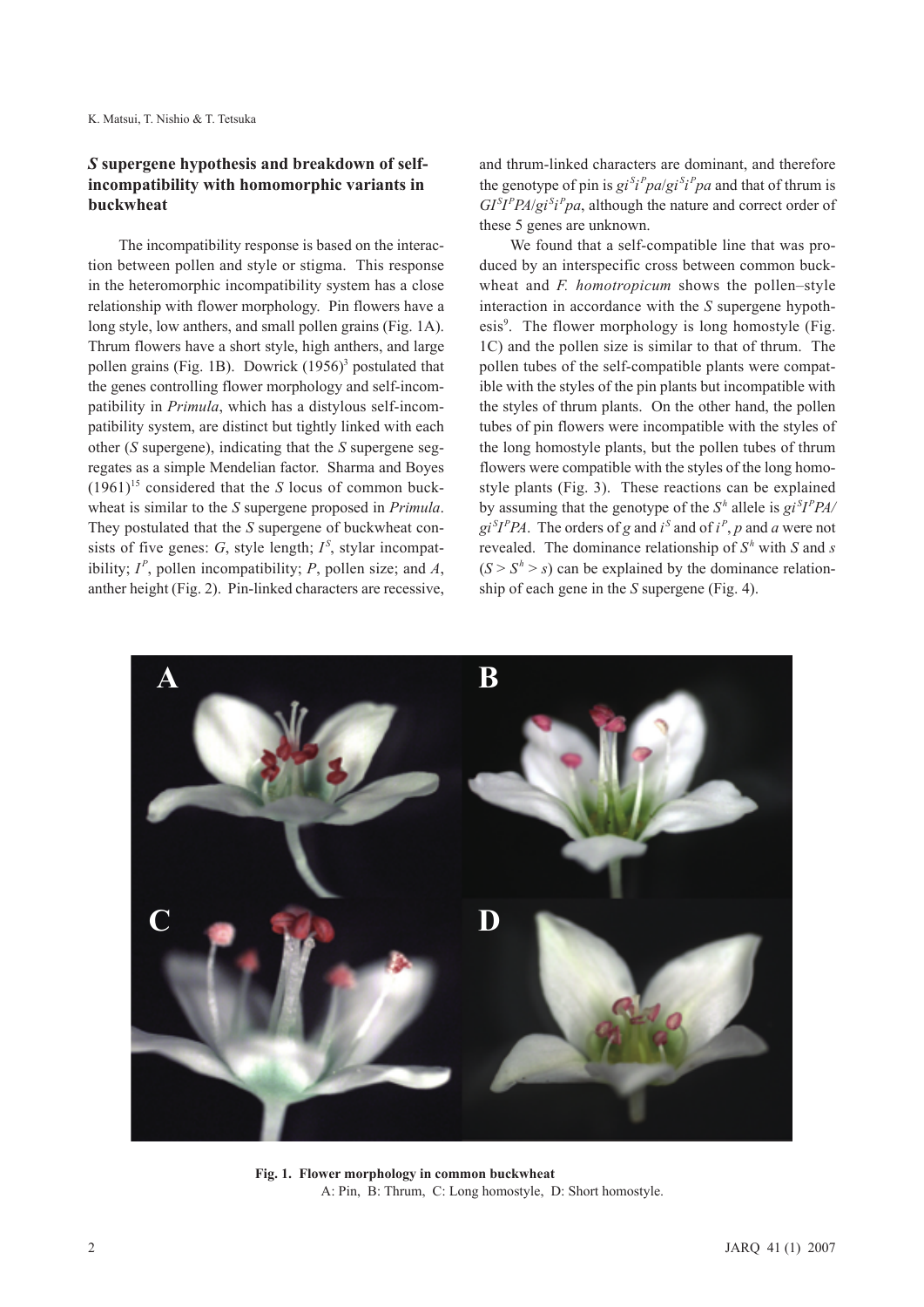#### Use of Self-Compatibility and Modifier Genes in Buckwheat



#### **Fig. 2. The** *S* **supergene in buckwheat**

*G*: Style length, *I*<sup>s</sup>: Stylar incompatibility,  $I^p$ : Pollen incompatibility, *P*: Pollen size, *A*: Anther height.

**Fig. 3. Expected compatibility interactions among pin, thrum, long homostyle, and short homostyle plants** Crosses shown by arrows with unbroken lines are compatible crosses and arrows with broken lines indicate incompatible crosses.

|                                                               | S/S  | S/S       | $S^h/S^h$ | Ssh/Ssh | S/s        | $S^h/s$   | $S^{sh}/s$ | S/S <sup>h</sup> | S/Ssh      | $S^h/S^{sh}$ |
|---------------------------------------------------------------|------|-----------|-----------|---------|------------|-----------|------------|------------------|------------|--------------|
| Genotype of style<br>length $(g)$ and<br>anther height $(a)$  | ggaa | GGAA      | ggAA      | GGaa    | GgAa       | ggAa      | Ggaa       | GgAA             | GGAa       | GgAa         |
| Phenotype of style<br>length $(g)$ and<br>anther height $(a)$ | ga   | <b>GA</b> | gA        | Ga      | <b>GA</b>  | gA        | Ga         | <b>GA</b>        | <b>GA</b>  | GА           |
| Flower morphology                                             | Pin  | Thrum     | LH        | SН      | Thrum      | LH        | <b>SH</b>  | Thrum            | Thrum      | Thrum        |
| Dominance relationship<br>οf<br>the S allele                  | –    |           |           |         | $S \geq s$ | $S^{h>s}$ | $S^{sh>}s$ | S>S <sup>h</sup> | $S>S^{sh}$ |              |

## Genotype of the *S* locus

**Fig. 4. Expected dominance relationships among**  $s$ **,**  $S$ **,**  $S<sup>h</sup>$ **, and**  $S<sup>sh</sup>$  **alleles based on the dominance relationships of the style length,** *g***, and anther height,** *a***, genes**

The *Ssh* alleles are tentatively designated here if the short homostyle has occurred by the recombination in the *S* supergene. The genotype of *S/s* is the normal type for thrum under a natural environment. Genotypes of *S/S* and  $S<sup>h</sup>/S<sup>sh</sup>$  plants are tentatively designated here, because these plants should not be produced by the action of self-incompatibility.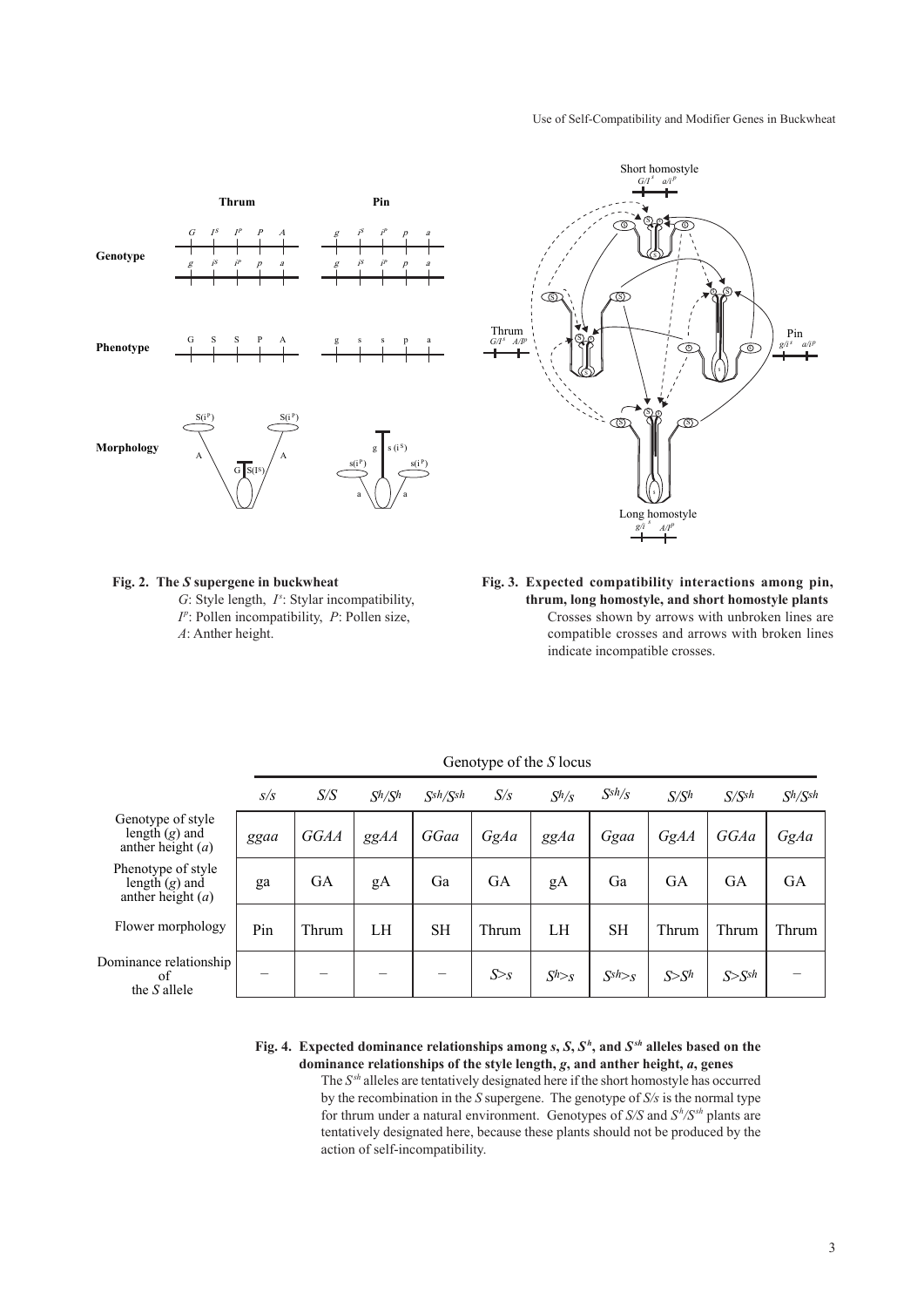# **Effects of modifier genes on heterostyly in buckwheat**

Self-fertile common buckwheat lines have been obtained by spontaneous or artificial mutation<sup>7,14,15,17</sup>. Marshall  $(1970)^8$  developed a self-fertile buckwheat line derived from a mutant of common buckwheat, and named it "Pennline 10". The flower morphology of "Pennline 10" is the short homostyle (Fig. 1D). We suspected if the short homostyle character of "Pennline 10" has occurred by recombination in the *S* supergene, the genotype in the *S* supergene should be  $GI^{S}i^{P}pa/GI^{S}i^{P}pa$  (Figs. 3 & 4) and the manner of compatibility should react according to the expected reaction of Fig. 3. However, the pollen–pistil reaction between "Pennline 10" and pin or thrum plants did not fit the expected reaction. Furthermore,  $F<sub>2</sub>$  segregation of flower morphology did not fit a 3:1 single-factorial ratio (Table 1). These results suggested that the self-compatibility and short homostyle of "Pennline 10" are controlled by genes outside the *S* supergene<sup>10</sup>. The *S* locus of "Pennline 10" was found to have *ss* genotype like pin, and the self-fertility of "Pennline 10" was inferred not to be derived from recombination in the *S* supergene.

The distinctive features of the modifier genes are as follows: (1) Pollen of "Pennline 10" shows cross-compatibility with styles of all the flower types, although the compatibility is influenced by the genetic background of the recipient plants. (2) Flower morphology of  $F_1$  plants is controlled by the genotype of the  $S$  locus. (3)  $F_1$  plants show high self-compatibility, the level of which is influenced by the genetic background. Genetic background in this case includes differences in ecotype, such as summer and autumn types.

Major genes or polygenes outside the *S* locus responsible for breakdown of self-incompatibility have been reported in many plants<sup>2</sup>. Furthermore, many reports have demonstrated that polygenes control the intensity of selfincompatibility<sup>2</sup>, and the self-compatibility of "Pennline 10" is likely due to the expression of such genes.

# **Use of self-compatible allele and modifier genes for breeding and genetic analysis**

The yield of buckwheat is low, and is influenced largely by environmental conditions. Self-incompatibility is thought to be one of the reasons, because seed production needs crossing mediated by insects such as bees. Many breeders and researchers have tried to produce selffertilizing plants. Here we describe two ways to get selffertilized seeds in buckwheat: use of the self-compatible *Sh* allele and use of modifier genes.

To produce self-fertilizing cultivars, use of the selfcompatible  $S<sup>h</sup>$  allele is better than the use of modifier genes. Control of self-compatibility by a single gene enables easy selection of self-fertilizing plants having other desirable agricultural traits, such as high yields, lodging resistance, and disease resistance. An additional benefit is the ease of selection of self-compatible plants by flower morphology. However, care is needed when seeds are obtained by self-fertilization without any isolation and bagging in the selection of self-fertilized seeds, because self-compatible plants can be crossed with other plants including self-incompatible plants.

A self-compatible line with the  $S<sup>h</sup>$  allele and a selffertilizing line with modifier genes could be powerful tools for genetic analysis. Mutant plants such as dwarf

| Line   | Flower morphology |                |                          |           |                 |  |  |  |
|--------|-------------------|----------------|--------------------------|-----------|-----------------|--|--|--|
|        | $F_1$             | F <sub>2</sub> |                          |           |                 |  |  |  |
|        |                   | Thrum          | Pin                      | Short-pin | Short-homostyle |  |  |  |
| 02AL10 | Thrum             | 6              | $\mathfrak{D}_{1}^{(1)}$ |           | 0               |  |  |  |
| 02AL11 | Thrum             | 19             |                          | 9         |                 |  |  |  |
| 02AL12 | Pin               |                | 48                       | 27        |                 |  |  |  |
| 02AL13 | Thrum             | 33             | 21                       |           |                 |  |  |  |
| 02AL14 | Pin               |                | 24                       |           |                 |  |  |  |
| 02AL15 | Pin               |                | 17                       |           |                 |  |  |  |
| 02AL16 | Pin               |                | 18                       | 14        |                 |  |  |  |
| 02AL17 | Pin               |                | 25                       | 4         |                 |  |  |  |

Table 1. Flower morphology of F<sub>2</sub> plants

All lines were produced by the cross between "Botansoba" and "Pennline 10". Lines 02AL10 to 02AL13 were produced by the cross between thrum plants and "Pennline 10", and lines 02AL14 to 02AL17 were produced by the cross between pin plants and "Pennline 10".